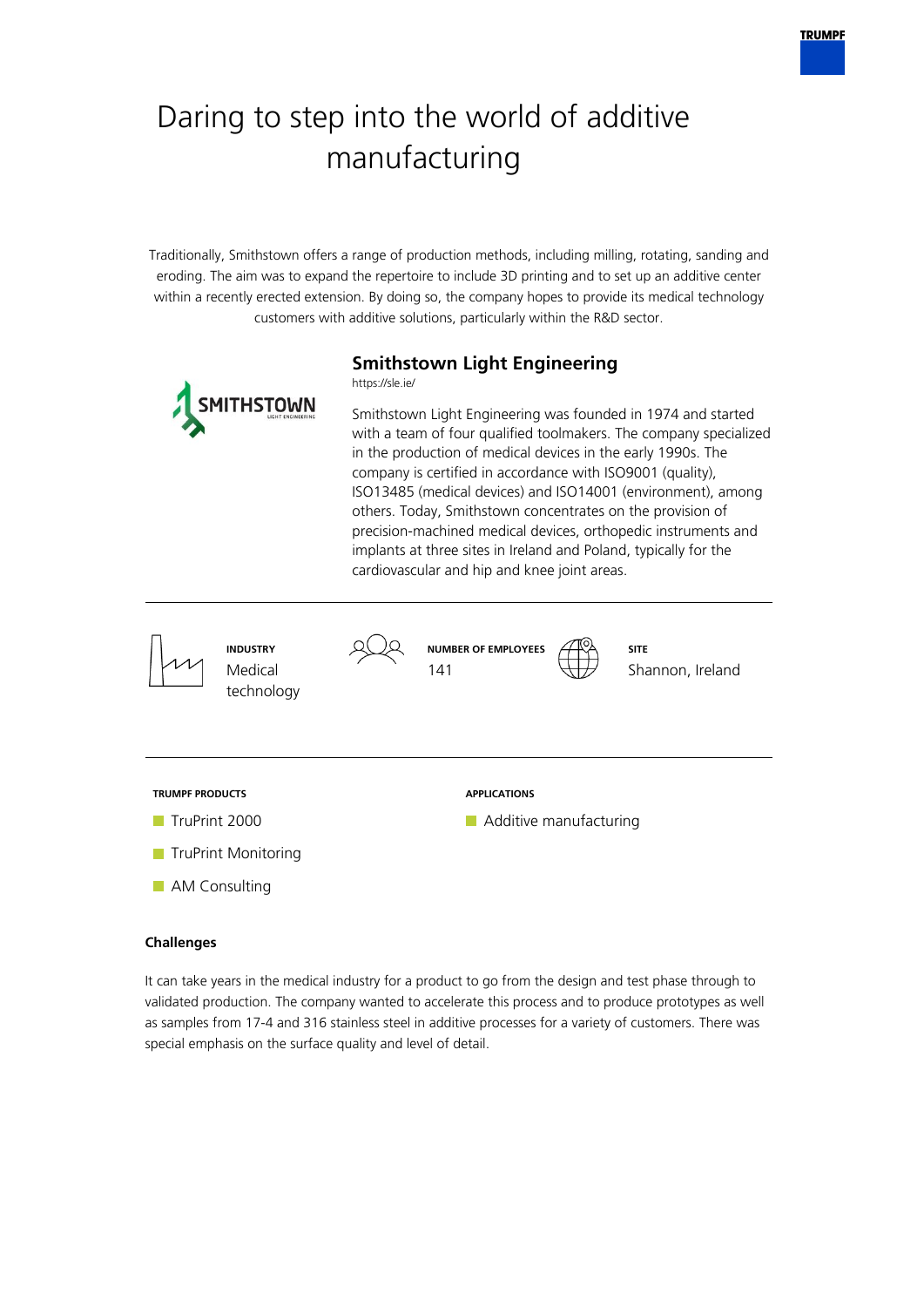

"Some of our competitors have 3D printers as well, but the TruPrint 2000 definitely gives us the advantage."

**KEVIN KELLY** MANUFACTURING ENGINEER



#### **Solutions**

Smithstown considered several potential 3D printers before designing their own benchmark and then sending it to possible suppliers. "The quality of the benchmark produced on the TruPrint 2000 caught our eye. Furthermore, the machine's volume was perfect for our requirements and the price was competitive," says Gerard King, Managing Director at Smithstown. The additive process is ideal for Smithstown's medical products due to the complex geometries. "Without 3D printing, several processes taking several hours would be required. Additive manufacturing also has the potential for customized adaptations which has obvious advantages for products such as implants."

#### **Implementation**

Since the installation of the TruPrint 2000 at Smithstown, prototypes and samples have been produced constantly from 17-4 and 316 stainless steel for medical technology customers. With its small 55-µm laser beam diameter, the TruPrint 2000 provides a high-quality printing result which impresses with its surface quality and level of detail. Two TRUMPF 300 W fiber lasers ensure high productivity across the entire cylindrical build volume of 200 mm (diameter) by 200 mm (height). Deviations in the laser melting process can be detected early via sensors with Melt Pool Monitoring, as critical areas of the component can be visualized. We are very satisfied with the quality and speed of the TruPrint 2000. We enjoy the best possible support from TRUMPF;they are always ready to hear about our needs," explains Gerard King.







**Forecast**